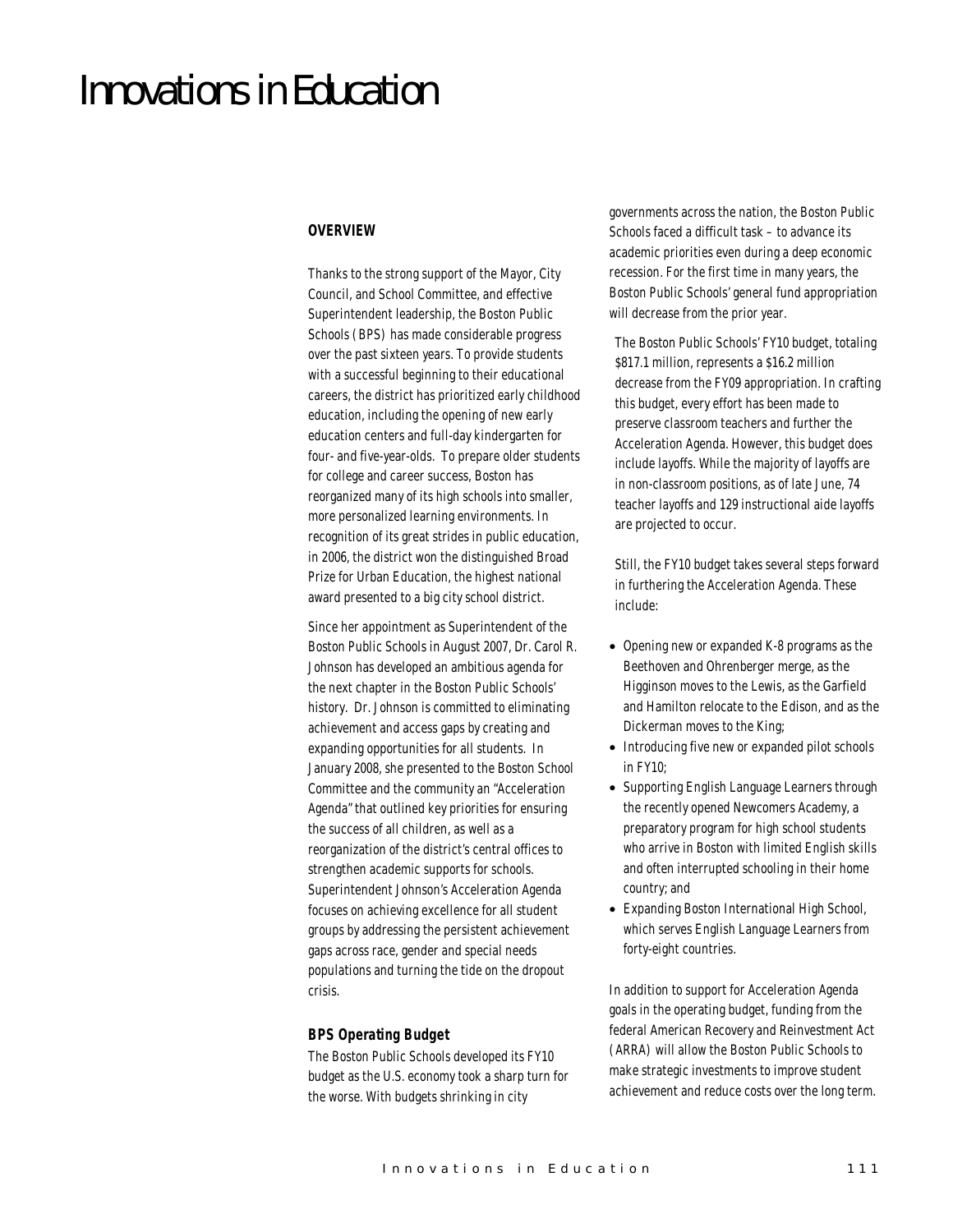## *Student Diversity*

The BPS student population is racially and ethnically diverse. In FY09, the student body was 39% Black, 37% Hispanic, 13% White, 9% Asian, 2% multi-racial, non-Hispanic, and less than 1% other. 72% of BPS students are eligible to receive free and reduced-price meals in school (62% free, 10% reduced).

The Boston Public Schools seeks to ensure equal educational opportunities and prevent discrimination and inequalities based on racial, ethnic, or socio-economic status, gender, sexual orientation, or any other reasons.

#### *PROGRAMS AND SERVICES*

Currently, 79.1% of Boston Public Schools students are in regular education programs (including vocational and advanced work, and mainstream special education), 10.7% are in bilingual education, and 10.2% are in substantially separate special education programs.

## *Regular Education*

Regular education programs at the Boston Public Schools include grades 1 through 12, kindergarten, and early learning opportunities. BPS programs range from early learning to high school programs, from classical education to technology, and from advanced work classes to remedial and alternative education. In addition, adult basic education and evening high school programs are available for Boston's adult population.

## *English Language Learners*

The Boston Public Schools, through its Office of Language Learning and Support Services (OLLSS), ensures that English Language Learners (ELL)/Limited English Proficient (LEP) students acquire proficiency in English while achieving the same standards as their fluent English-speaking peers. There are approximately 11,000 ELL/LEP students in the Boston Public Schools. In educating ELLs, Boston Public Schools identifies those children who qualify for ELL services and explains program options to their families. Families then choose the program they believe will best meet their child's educational needs. These programs include Sheltered English Immersion programs, Two-Way Immersion, and Transitional



#### *Student Enrollment*

As of January 2009, 56,385 students were enrolled in the Boston Public Schools. This enrollment level represents a decrease of 139 students from the 56,524 students enrolled in January 2008. The January 2008 enrollment represents a decrease of about 11% (6,970 students) from the most recent enrollment peak of 63,355 reached in December 1999 (See Figure 1).



The enrollment projection of 56,210 students in FY10 anticipates a 0.3% decrease from the FY09 enrollment overall. The Boston Public Schools projects a 0.1% decrease in the number of regular education students from the actual enrollment level in January 2009. Special education enrollment is expected to increase by about 0.6% from the January 2009 enrollment level. Bilingual education/Sheltered English Instruction (SEI) enrollment is projected to decrease by about 2.7% from the January 2009 level.

Student enrollment is a key factor in the Boston Public Schools budget. During the budgeting process, BPS projects enrollment levels for each program, grade, and school. The projected enrollment at each school for the upcoming school year then determines the allocation of resources at the school level.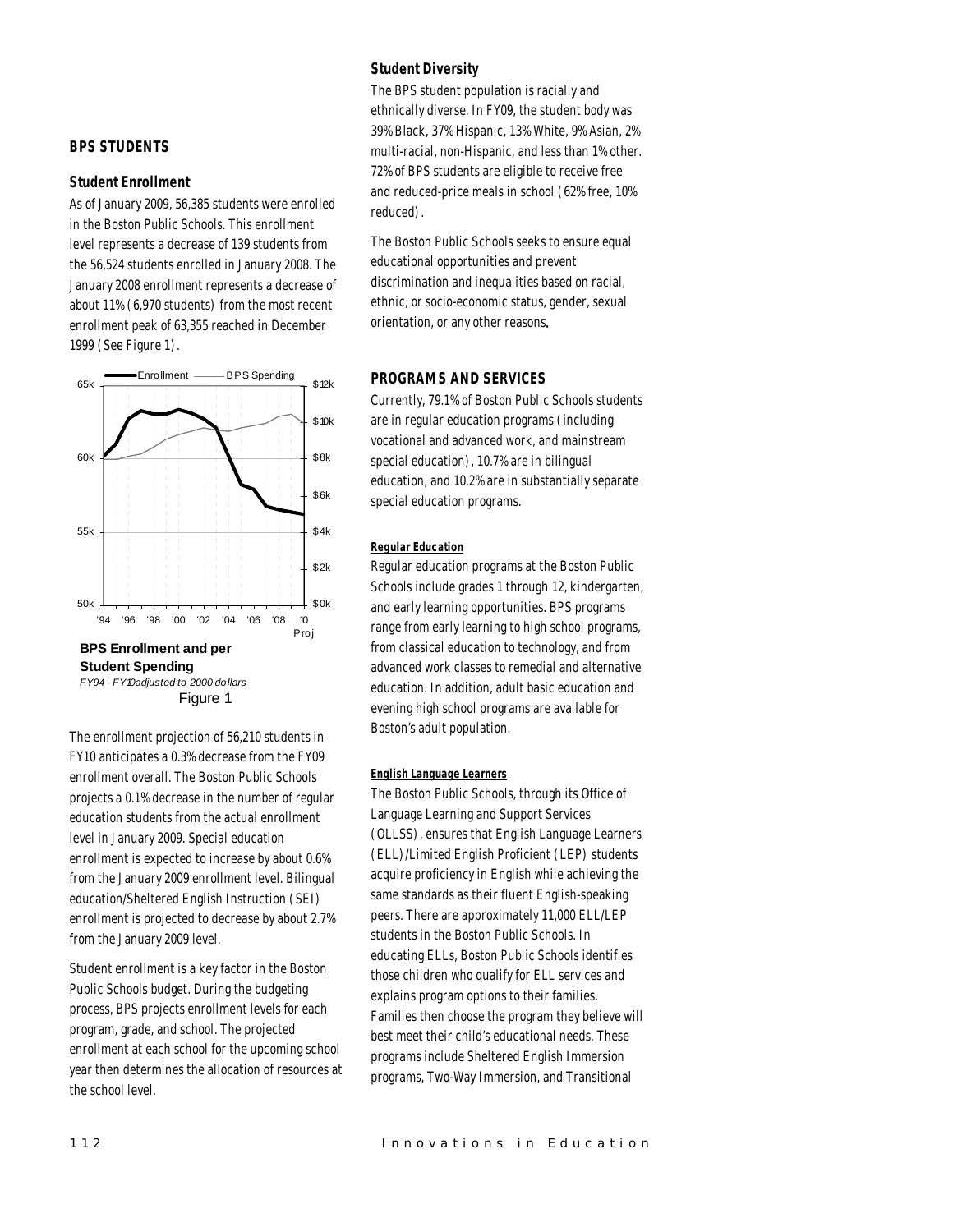Bilingual Education. (Families may also opt out of an assignment to an ELL program.) All ELL programs provide access to the same rigorous curriculum that students in general education receive.

The Parthenon report on strategies for off-track youth issued in 2007 found that ELLs who enter the Boston Public Schools for the first time during high school are at high risk of dropping out of school before graduation. To address the needs of these students, the Boston Public Schools recently opened the Newcomers Academy. The Newcomers Academy is a transitional program to help prepare ELLs aged fourteen to eighteen years for successful entry into a diploma-granting high school. In addition, in FY10 the Boston Public Schools is expanding enrollment at the Boston International High School, a school for ELLs that currently serves students from forty-eight countries.

In addition to providing these new and expanded programs, the Boston Public Schools plans to use funds from the American Recovery and Reinvestment Act to make investments that will close the access and achievement gaps for ELLs across the district. BPS will use this funding to buy English Language Development materials and assessments needed for effective instruction. In addition, BPS will add fourteen ESL specialists and teachers using ARRA funds.

#### *Special Education*

The Boston Public Schools provides special education services in both public schools and special education private schools to approximately 11,450 students. In keeping with BPS's goal to enable all students to achieve high standards, BPS's special education services are geared towards mitigating barriers to teaching and learning so that all students can reach citywide learning standards, graduate from high school, have the tools to choose post-secondary education and/or employment, and contribute to the community. All special education services are provided in accordance with the Individuals with Disabilities Education Act (IDEA), Massachusetts State Regulations (CMR 28), and Boston School Committee policies.

Special education teachers work with students with disabilities to meet the goals and objectives specified in their Individualized Educational Plans (IEPs). Speech and language pathologists, occupational therapists, adaptive physical education teachers, and other specialists also provide services as determined through the IEP process.

BPS strives to provide appropriate services to students with disabilities and to serve more students within regular education settings. While many special education students receive instruction in regular education classrooms and resource rooms, approximately 45% of students with disabilities are educated in substantially separate settings to successfully meet their special education needs.

In addition to in-district placements in mainstream or substantially separate placements, BPS is responsible for the educational services of approximately 410 students in out-of-district placements. Students receive out-of-district placements when it is determined that their needs cannot be met in a public school setting, and that a private day school or private residential school is required to meet their educational goals and objectives. BPS is currently fully or partly responsible for paying for services for most of these students at an average cost of \$59,533 per year. Tuition rates are established by the Commonwealth of Massachusetts Rate Setting Commission.

In FY10, the Boston Public Schools will make strategic investments using ARRA funds to increase inclusionary models and practices in schools, reduce disproportionately high special education referrals and implement an in-class autism service model. These investments will improve the quality of education for special needs students and decrease costs over the long term.

#### *Student/School Support Services*

Students in all programs take advantage of a wide range of support services in the schools. These support services create a continuum of support for students with and without disabilities. BPS provides prevention services focused on improving school climate and increasing staff capacity to deal with a broad range of issues, direct services provided to students either in groups or individually, and crisis services. BPS collaborates with human services and community agencies to supplement the support services BPS offers.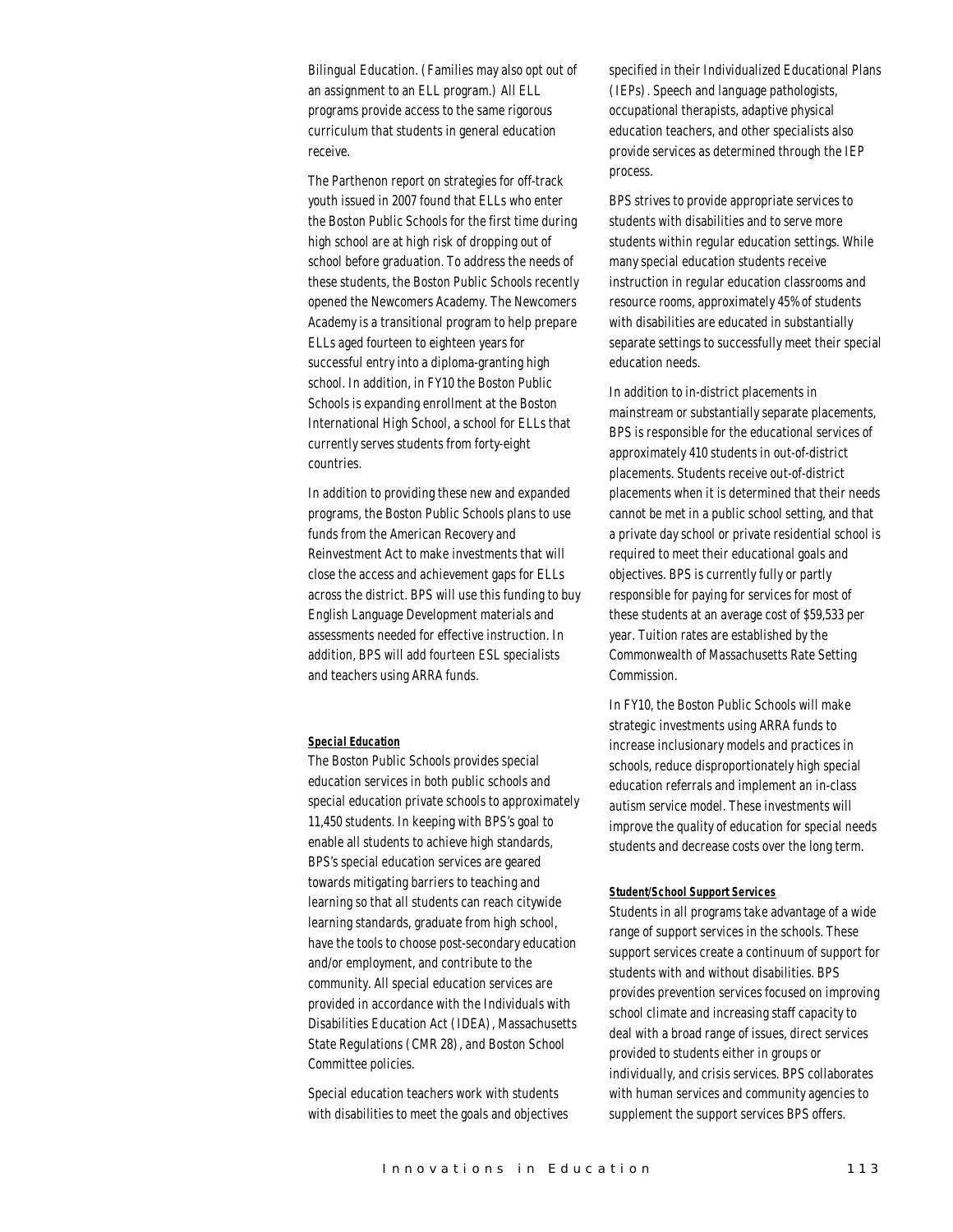# *ALTERNATIVE SCHOOL DESIGNS*

## *Pilot Schools*

Innovation is essential to continuous school improvement. In recognition of this fact, BPS and the Boston Teachers Union (BTU) collaborated in 1994 to create pilot schools that could serve as laboratories for innovative ideas in quality instruction. Pilot schools, exempt from the BTU contract and School Committee rules and regulations, can test innovative educational ideas that can later be introduced to the entire BPS community. In February 2006, BPS and the BTU agreed to significantly expand the number of pilot schools over the next few years.

Pilot school students' test scores on national and state tests have shown consistent improvement. Reports by the Center for Collaborative Education have suggested that the flexibility pilot schools have been given with regard to budget, staffing and scheduling has had a positive impact on instruction, the educational environment, postsecondary outcomes and most importantly, student achievement.

As of FY10, twenty-two pilot schools will be in operation, serving an estimated 7,358 students, or 13% of Boston Public Schools students. These pilot schools were created through a request for proposals process.

Boston's existing pilot schools include: Fenway High School, Young Achievers Science and Math K-8 School, Lyndon K-8 School, Greater Egleston Community High School, Mission Hill K-8 School, The Harbor School, New Mission High School, Boston Arts Academy, Quincy Upper School, TechBoston Academy, Boston Community Leadership Academy, Orchard Gardens K-8 School, Frederick Pilot Middle School, Another Course to College, Lee Academy, Mason Elementary School, Baldwin Early Learning Center, and Gardner Extended Services School. In addition, the English High School is a Commonwealth Pilot School.

In addition to these existing pilot schools, in FY10 the Boston Public Schools will introduce five new or expanded pilot schools. TechBoston Academy will expand from its current high school format to a grade 6-12 program. The Young Achievers K-8, an existing pilot school, will relocate and expand in its new location in the Lewenberg building. The

new BTU Pilot K-8 will open in the Parkman building, formerly occupied by the Young Achievers. Meanwhile, the Haley Elementary will convert to a pilot school, and the Mary Lyons will expand from its current K-8 model to a K-12 model as a pilot school for grades 9-12, providing an additional opportunity for special needs high school students.

## *Horace Mann Charter Schools*

The City of Boston has two Horace Mann charter schools that will serve an estimated 570 students in FY10. These schools, the Health Careers Academy and the Boston Day and Evening Academy, were originally founded as pilot schools and were designated as Horace Mann charter schools in 1999.

A Horace Mann charter school represents all or part of a public school operated under a formal charter approved by the local school committee and local bargaining agent and granted by the Commonwealth of Massachusetts. Charters are granted for five years and are renewable. Charter schools must comply with state regulations on testing and assessments, and must measure their progress against the goals specified in their charter and produce a formal annual report. In addition, site visits are used to assess each charter school's progress.

Horace Mann charter schools submit a budget request to the Superintendent and School Committee each year. The cost of Horace Mann charter schools is included in the BPS operating budget. In accordance with the Massachusetts law governing charter schools, a Horace Mann charter school's budget allocation must be consistent with the allocation to other public schools in the district.

#### *Commonwealth Charter Schools*

In accordance with the Education Reform Act of 1993, Commonwealth charter schools are public schools established by charters granted by the Board of Education independent of local school committees. Commonwealth charter schools differ from pilot schools and Horace Mann charter schools in that the granting of their charters does not require the approval of the local school committee or school unions, and they do not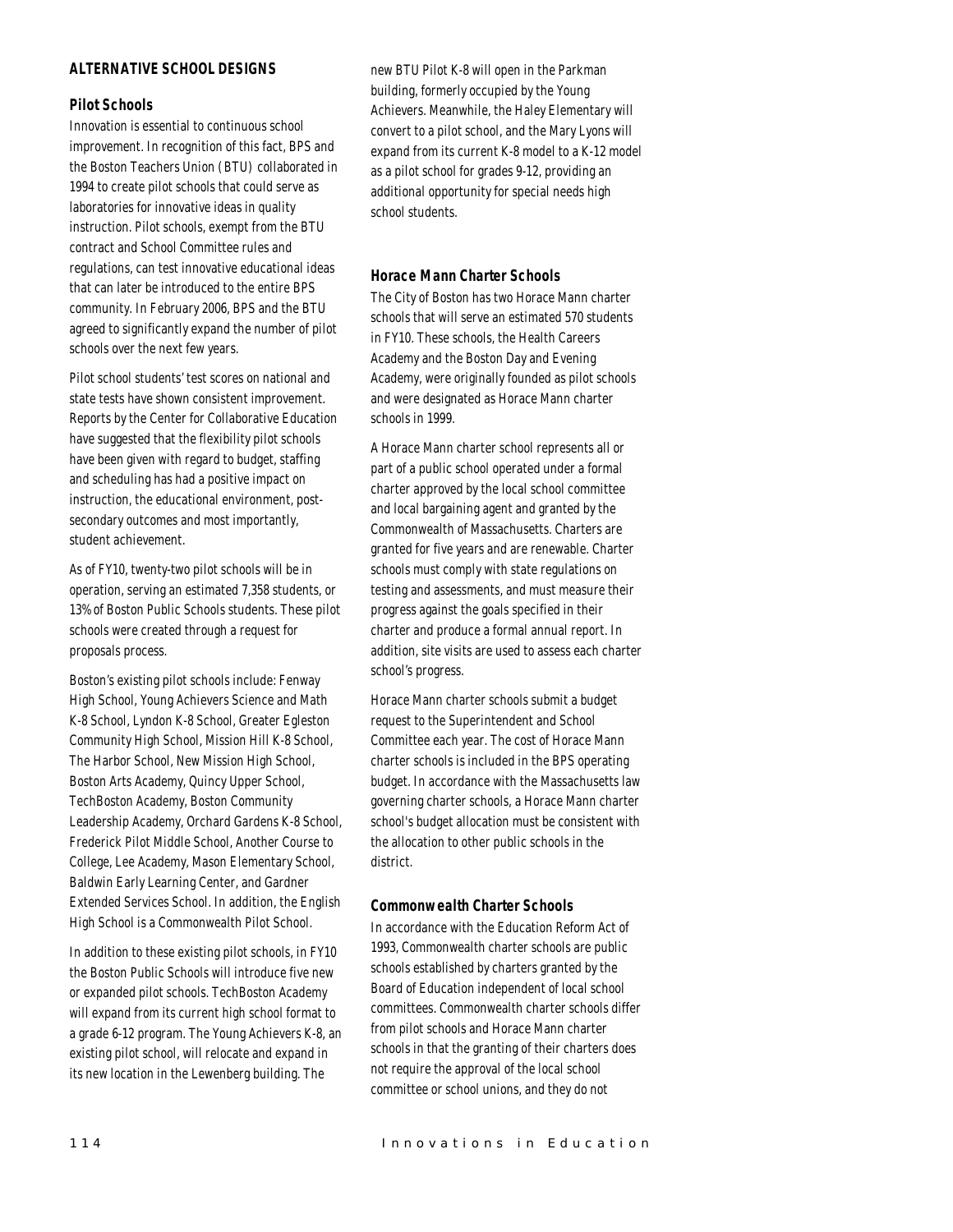submit an annual budget request to the local school committee. The sending district of the student attending the Commonwealth charter school bears the cost of their education. Tuition costs for charter school students who live in Boston are paid by the City of Boston through a state assessment separate from the BPS operating budget.

In FY09, approximately 5,025 Boston students attended Commonwealth charter schools. In FY10, enrollment of Boston students in charter schools is expected to increase to approximately 5,264. (For more information on charter school funding, see Revenue Estimates and Analysis)

## *EXTERNAL RESOURCES*

External funds are critical to the success of the Boston Public Schools. They are targeted for specific purposes that enhance teaching and learning and are part of a strategic all-funds approach to budgeting. External funds are provided through formula grants (called entitlements), competitive grants, reimbursement accounts, and other grants, primarily from state and federal sources. BPS expects to receive \$151.5 million in external funds in FY10, an amount equal to 15.6% of its all-funds budget excluding capital funds. The FY10 budget for external funds represents an increase of approximately \$13.4 million or 9.7% from the FY09 budget. At the time of this writing, BPS was in the process of applying for grants that may be awarded for FY10, but are not yet guaranteed. As a result, the FY10 external funds estimate is likely understated.

## *Federal Aid*

Federal and state aid to the Boston Public Schools has varied over the past few fiscal years. The Boston Public Schools' level of federal funding dropped in FY04 when the federal government began using 2000 Census figures in aid formulas, rose in FY05, and leveled off in FY06. Federal aid dropped in FY07 and FY08 due to cuts in federal education program budgets. In FY09, federal aid to Boston's schools increased slightly.

The Boston Public Schools' primary source of federal education funding is the No Child Left Behind Act (NCLB). NCLB, established during the

cyclical reauthorization of the Elementary and Secondary Education Act (ESEA) in 2002, promises resources geared toward improving the quality of education for every child. NCLB funds come with substantial new programmatic requirements including targeting of disadvantaged students, greater choice for parents, flexibility for states and districts, accountability, and scientifically-based instructional strategies and academic content. NCLB now contains all of the federal formula grants except for those pertaining to students with disabilities.

Funding for students with disabilities is provided through another major source of federal funding, the Individuals with Disabilities Education Act. This funding serves as a revenue source for the district's comprehensive special education program.

## *American Reinvestment and Recovery Act*

In FY10, Boston Public Schools will receive approximately \$31.5 million additional federal funds appropriated through the American Reinvestment and Recovery Act (ARRA). These funds will be distributed through Title I and IDEA grants. The Boston Public Schools plans to use over half of this funding to ensure that classrooms are adequately staffed with teachers and teachers' aides. The remaining funds will be used to make strategic investments to improve academic achievement for all while reducing long-term costs. These strategic investments include:

- Providing teachers and schools with the right tools to monitor student attendance and truancy;
- Purchasing computer equipment and assistive technology and providing professional development so that more special education students, including students with autism, can receive instruction in an inclusion setting;
- Buying equipment and software to enable schools to more effectively intervene with struggling students before they are referred to special education;
- Purchasing core literacy materials so that all students are reading to learn by the end of grade three, and providing professional development in literacy for teachers; and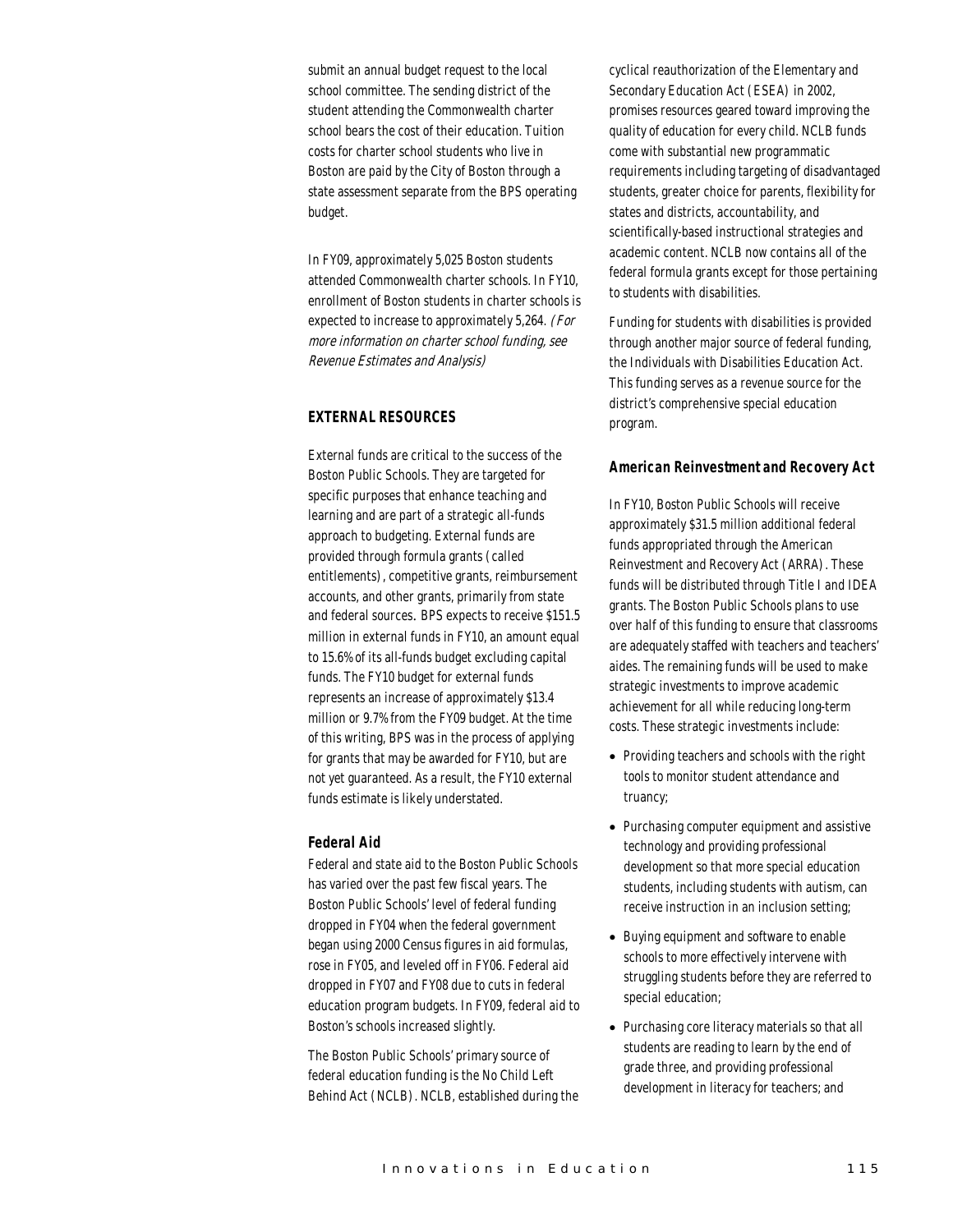• Acquiring English Language Development materials and an assessment system and providing professional development to provide greater access to high-quality instruction for English Language Learners.

#### *State Aid*

The primary source of state aid to schools is Chapter 70 education aid. (Note: This funding is not included in the BPS external resources total as it is normally distributed as direct general fund revenue to the City.) The state began distributing dedicated education aid after the enactment of the state's comprehensive school reform law, the Education Reform Act of 1993. The City received \$210.5 million in Chapter 70 education aid in FY07, and \$215.8 million in FY08. The City expects to receive \$221.4 million in FY09, and has assumed a reduction to \$217.0 million in FY10. In FY09, \$221.4 million in Chapter 70 general fund revenue was budgeted. The state reduced that amount by \$23.3 million mid-year and offset the reduction with a \$23.3 million grant from the State's ARRA funds.

The school funding system in Massachusetts includes a mandated local level of spending (local contribution), state aid to support a minimum level of spending or "foundation budget," and establishes required annual local spending increases (municipal revenue growth factor). The City has consistently met these requirements, and contributed beyond the level of funding required. (See Figure 2 for changes in school spending and Chapter 70 aid levels.)

Additionally, the state provides important aid to mitigate the financial costs of educating students with disabilities. With "circuit breaker" reimbursements, the state shares the cost of educating students with disabilities once the cost to educate those students exceeds a threshold amount. "Circuit breaker" aid was enacted in 2000 and implemented in 2004.

Prior to FY05 the Commonwealth provided annual funds to offset the cost of school transportation. The City received \$9.1 million in FY04 for the cost of student transportation, a cost that has since been absorbed by the City.

The Boston Public Schools has not yet been awarded FY10 funding from the state stabilization funds made available through ARRA, and will be working closely with Secretary Paul Reville and Commissioner Mitchell Chester to maximize funding opportunities for Boston.



*FY94-FY10 Adjusted to 2000 dollars*

Figure 2

(Please see the Revenue Estimates Section for more detail on school aid.)

## *Private Partnerships*

The Boston Public Schools, in collaboration with several non-profit partners, has been very successful in leveraging grants and donations from private foundations, corporations, and occasionally individuals to support its educational mission. In FY10, BPS will benefit from major grants from foundations as well as partnerships with local organizations.

In 2008, an Arts Expansion Fund was created by BPS and EdVestors through which schools can apply for grants to enhance arts programming. The goal is to distribute at least \$1.5 million over three years for this purpose.

A number of funders will provide support in FY10 for two programs that help prepare young children and their families for the transition to kindergarten - Countdown to Kindergarten, a program that helps families transition to kindergarten, and Play to Learn groups that prepare students for learning through educational play. These funders include The Bank of New York Mellon (\$58,000), Children's Hospital (\$48,000), and the Lindey Foundation (\$45,000).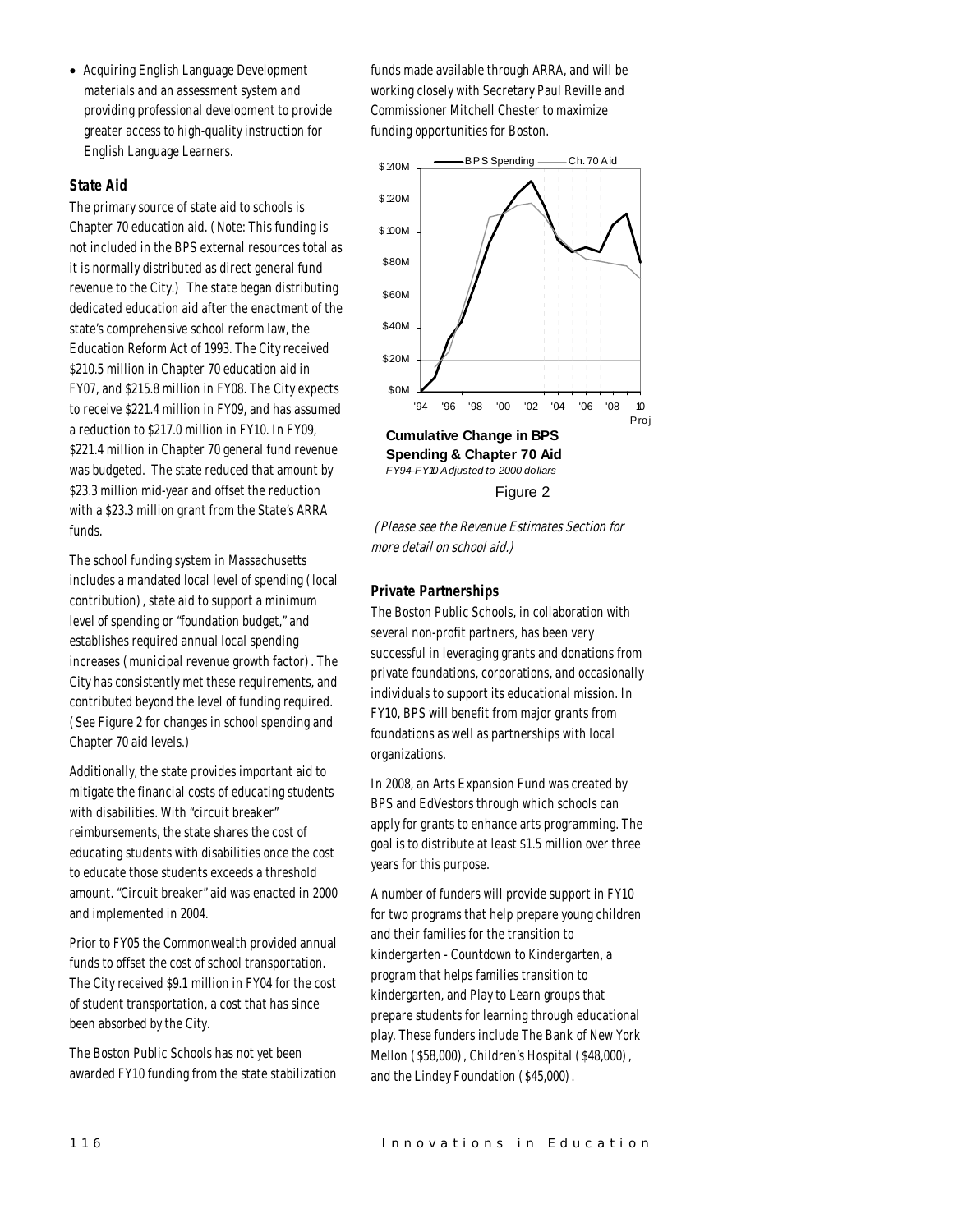To support college readiness, the Boston Foundation has provided \$108,000 to support the establishment of a College Readiness Coordinator position. \$125,000 is expected from the Hyams Foundation to support a credit recovery program. This program will serve students who have passed the MCAS but need to complete additional courses in order to graduate.

The Barr Foundation, the Nellie Mae Foundation and the Stone Foundation are contributing over \$475k in private funds to support early childhood education in FY09 and FY10. Funding will support K2 curriculum development, curriculum alignment across grades K1-3, and development of school readiness measures.

BPS has a long-running tradition of working with numerous independent organizations to help bring additional resources, expertise and guidance to Boston's youth and BPS students in particular. BPS seeks to have each school build a partnership not only with a college or university, but also with a business or foundation, arts or cultural organization, and health or human services provider. Through the Step-Up program, five area universities have made a commitment of resources totaling \$10 million over five years. These resources will be used to support underperforming schools.

The Boston Public Schools will receive financial and in-kind contributions from several local organizations in FY10. In addition to acting as fiscal agent for the Gates grants, the non-profit Boston Educational Development Foundation (BEDF) serves as a fiscal agent for relatively small donations awarded to individual schools by corporate partners, foundations, or individual donors. As of March 31, 2009, BEDF's non-Gates Foundation fundraising totaled \$7,764,500.

# *PERFORMANCE INDICATORS AND STANDARDS*

#### *Overview*

BPS has been evaluating its progress using measurable outcomes for a number of years. Through a collaborative process that involved the Superintendent and School Committee, BPS has developed and refined performance indicators and standards to promote continuous improvement in teaching and learning in every classroom and every school. Federal and state funding guidelines

also require BPS to track student progress. Changes in federal and state law over the past several years have changed the district's role with respect to accountability. (Performance Indicator & Standards data can be found in the Education chapter in Volume 2 of the City of Boston FY10 Budget.)

Under the No Child Left Behind Act (NCLB), federal regulations define the specific criteria for which schools will be held accountable, and on which sanctions and/or rewards are based. NCLB requires that states set standards for achievement and implement testing for students to see whether those standards are being attained, not only by the population as a whole, but also by student subgroups. Subgroups include students with disabilities, students with limited English proficiency, and students from all major ethnic and racial groups. At the state level, a provision in the Massachusetts Education Reform Act of 1993 stipulated that all students from the class of 2003 forward must pass the Massachusetts Comprehensive Assessment System (MCAS) in order to receive a high school diploma.

Following are descriptions of the performance indicators that BPS currently uses in accordance with federal and state law.

## *Adequate Yearly Progress*

Adequate Yearly Progress (AYP) is the amount of improvement toward student proficiency that a school or district must demonstrate each year, on average, to close performance gaps and have all students performing at proficient or advanced levels in English language arts and mathematics by 2014. AYP is determined separately for English language arts and mathematics.

The amount of progress that is deemed to be "adequate" depends on a school's or district's performance level relative to state performance targets for each rating cycle, and the extent to which a school has improved relative to its baseline for that rating period. Previously, a rating cycle represented a two-year period over which MCAS performance was averaged. Beginning in 2007, improvement is determined in a yearly cycle; i.e., current performance is compared to that of the prior year. In 2008, a school can meet AYP if:

• Performance is at or above the State Performance Target (composite performance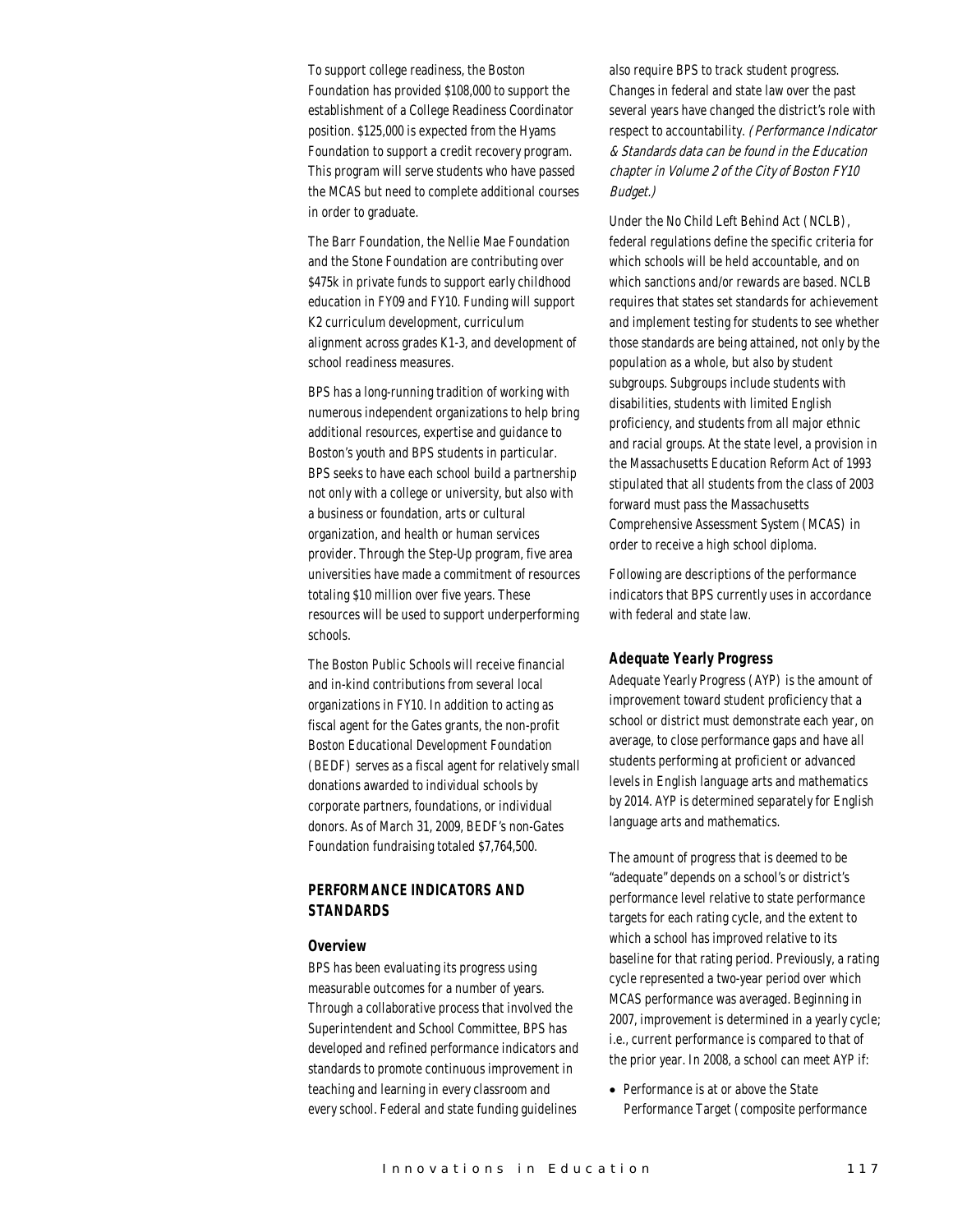index of 76.5 or higher for mathematics; 85.4 or higher for English Language Arts) or

• The school meets or exceeds the Improvement Target for all students overall and for all subgroups.

## *MCAS Tests: Distributions*

The Massachusetts Comprehensive Assessment System (MCAS) is a statewide standardized test that measures student performance and serves to seek educational accountability from their respective school systems. MCAS data present the percentages of students at each school that fall into each of the four MCAS Performance Levels. Level 1 denotes "failing," Level 2 denotes "needs improvement," Level 3 denotes "proficient," and Level 4 denotes "advanced."

In the analyses of MCAS scores, percentages are based on the total number of students required to take the test. This includes regular education students, students with disabilities tested with standard accommodations, and limited English proficient (LEP) students. BPS expects that the percentage of students in Level 1 will continuously decrease and the percentages of students in Levels 3 and 4 will increase.

# *Daily Student Attendance*

Student attendance is an indicator of student exposure to school instruction. It is calculated as the average daily attendance divided by the average daily membership based on data provided by each school to the Records Management Unit. High rates of student attendance are a basic requirement underlying school effectiveness. BPS expects student attendance to continuously improve.

## *Dropouts*

The dropout rate is regarded as a significant indicator of a school's effectiveness. According to state guidelines established in FY92, students in grades 6-12 are counted as dropouts if they leave school during the year from July 1 to June 30 for any reason other than transfer, graduation, death, or expulsion with an option to return. BPS expects the dropout rate to continuously decline.

# *FORMAL BUDGET PROCEDURES*

## *Governance*

The seven-member Boston School Committee is appointed by the Mayor to staggered appointment terms and serves as the policy-making body of the Boston Public Schools. This structure was affirmed by the voters of the City of Boston in a referendum held in November 1996. The School Committee appoints a Superintendent who serves as the chief executive officer of the Boston Public Schools. The Superintendent, who is responsible for the management and supervision of the public schools, reports directly to the School Committee and also serves as a member of the Mayor's cabinet. At each school, site councils, consisting of the building administrator, parents, teachers, representatives from collaborating institutions, and a student (at the high school level), assist principals and headmasters in decision-making processes.

# *The Operating Budget Process*

The operating budget serves as the financial plan for carrying out the educational mission of the school system. The operating budget is developed in accordance with the goals and objectives approved by the School Committee and with extensive input from principals, headmasters, school site councils, the Superintendent's leadership team, and the larger school community. The budget reflects the goals that the BPS community seeks to achieve during the next fiscal year.

The public school operating budget is developed under the following statutory schedule:

- The Superintendent is required to submit to the School Committee a proposed budget for the next fiscal year by the first Wednesday in February.
- The School Committee is required to submit to the Mayor estimates of the next fiscal year's operating budget by the fourth Wednesday in February.
- The School Committee is required to take "definite action" on the proposed budget by the fourth Wednesday in March. The School Committee may adopt, reject, reduce, or increase any item in the Superintendent's